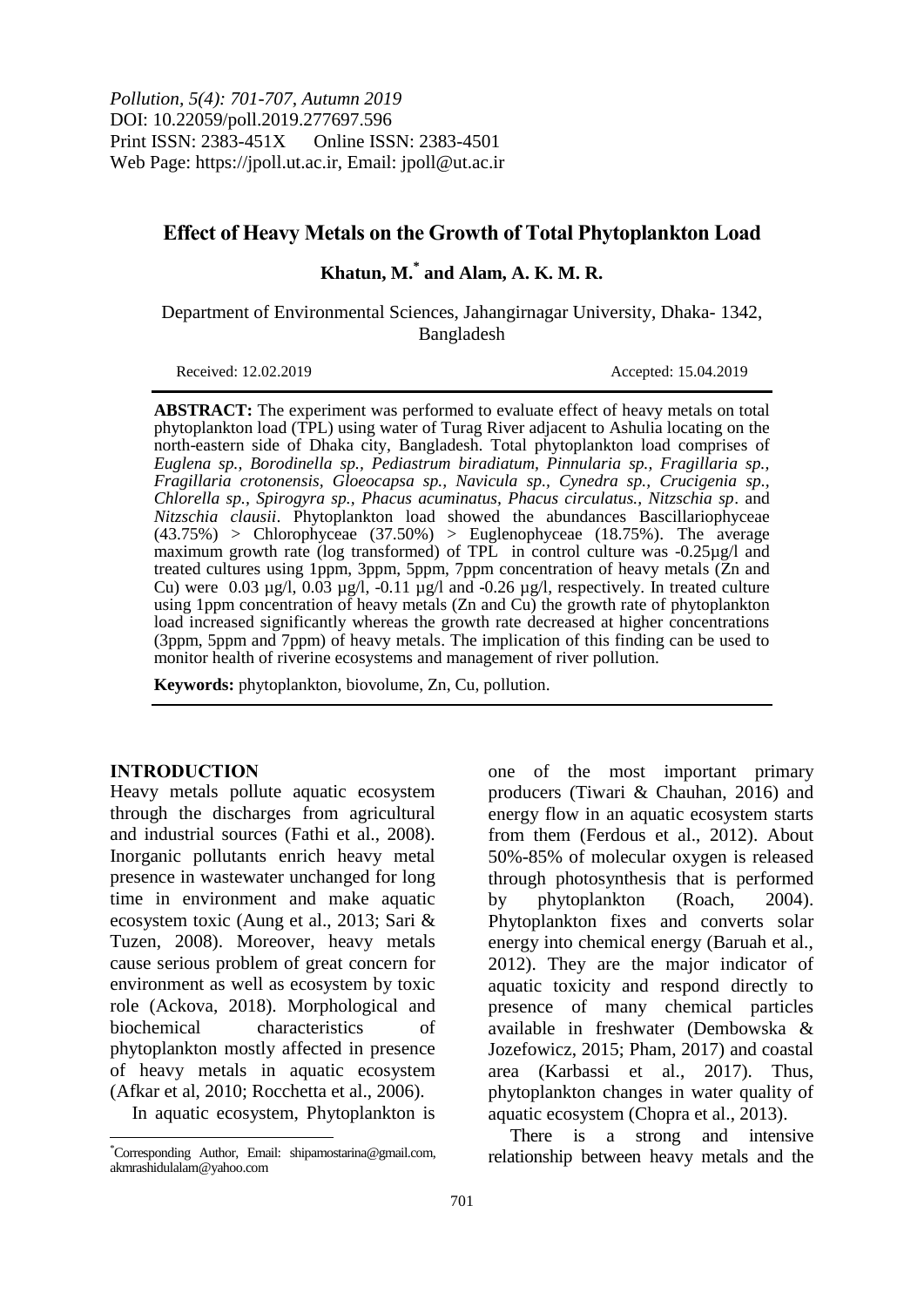growth of phytoplankton (Afkar et al., 2010). Heavy metals are treated as stress factor for the growth of phytoplankton (Fathi et al., 2010) and causes physical and morphological changes of phytoplankton in certain aquatic ecosystem (Lande et al., 2017). Continuous addition of heavy metal in aquatic ecosystem increases bioaccumulation of toxicants in food chain and gets in phytoplankton body through biochemical process (Aty et al., 2013; Aung et al., 2013; Melcakova & Ruzovic, 2010). Many heavy metals like Cd, Pb, Zn, Cu, Hg and Cr have significant effect on physical and morphological characteristics as well as growth of phytoplankton (Atici et al., 2008; Afkar et al., 2010; Jamers et al., 2013).

Turag river is located at north eastern side of Dhaka city (Mobin et al., 2014). This river is very important as it providing ecological and economical services for people of adjacent area. A few experiments have been conducted in presence of heavy metals using water of Turag river (Mohiuddin et al., 2016; Mokaddes et al., 2013). This river is ecologically critical area (DoE, 2001). It is required to find out the status of environmental health of this critical area. Thus, the experiment was conducted to evaluate effect of heavy metals on the growth of phytoplankton using water collected from Turag river.

# **MATERIALS & METHODS**

Five water samples  $(1L \times 5 = 5L)$  were collected from Turag river adjacent to Ashulia (latitude N= 23°86.538' and longitude E= 90°35.072') (Fig. 1). Collected water samples were mixed together and kept undisturbed for 12h. After sedimentation of phytoplankton, 4L of sample water of the bucket was sucked out carefully from upper layer keeping sediment layer of phytoplankton undisturbed and final volume was adjusted to 1L which was used as stock culture of test phytoplankton following whole-effluent algal assay approach (Wong, 1995). 5ml of randomly selected stock

culture was used 5 times to count test phytoplankton load (Afkar et al., 2010) using advanced photo microscope (Olympus B×43, Japan) and to calculate bio-volume of total phytoplankton load (Lande et al., 2017). For Quality Control (QC) of the phytoplankton biovolume analysis, five randomly-selected samples were studied.

Heavy metal solution of Zn  $(ZnSO<sub>4</sub>.7H<sub>2</sub>O)$  and Cu  $(CuSO<sub>4</sub>.5H<sub>2</sub>O)$  was prepared in 1ppm, 3ppm, 5ppm and 7pmm concentrations and mixed with modified bold basal medium (Lande et al., 2017; Park et al, 2010). To set treatment culture, 100ml of phytoplankton containing stock sample water was added to 100ml of prepared growth medium and made it 250ml volume culture by addition of 50ml of distilled water in a 250ml conical flask. This treatment culture was made separately for different concentrations of heavy metals (Zn and Cu) solution. To set control culture, stock culture of test phytoplankton was grown in same condition like treatment culture without addition of heavy metal solution. Each control and treatment culture had three replications (Lande et al., 2017; Wong, 1995). The standard protocols for analytical Quality Assurance (QA), such as sampling and sample preserving etc., were performed in the designated laboratory prior to the samples' analyses. However, physical and chemical characteristics of sample water was determined and the mean±SD value of temperature, total dissolved solids (TDS), pH, Dissolved Oxygen (DO), Electric Conductivity (EC) and Biological Oxygen Demand (BOD<sub>5</sub>) were  $31.79 \pm 0.37$  °C, 191.55±15.61 mg/l, 6.48±0.03, 1.31±0.34 mg/l, 475.66±69.47µS/cm and 2.61±0.24 mg/l, respectively.

All control and treatment cultures were incubated in 12:12 h light and dark cycle under white florescent lamps and temperature was maintained at 23± 2°C for 7 days (Kumar et al., 2014; Wong, 1995). To prevent clumping, cultures were shaken twice daily (Afkar et al., 2010).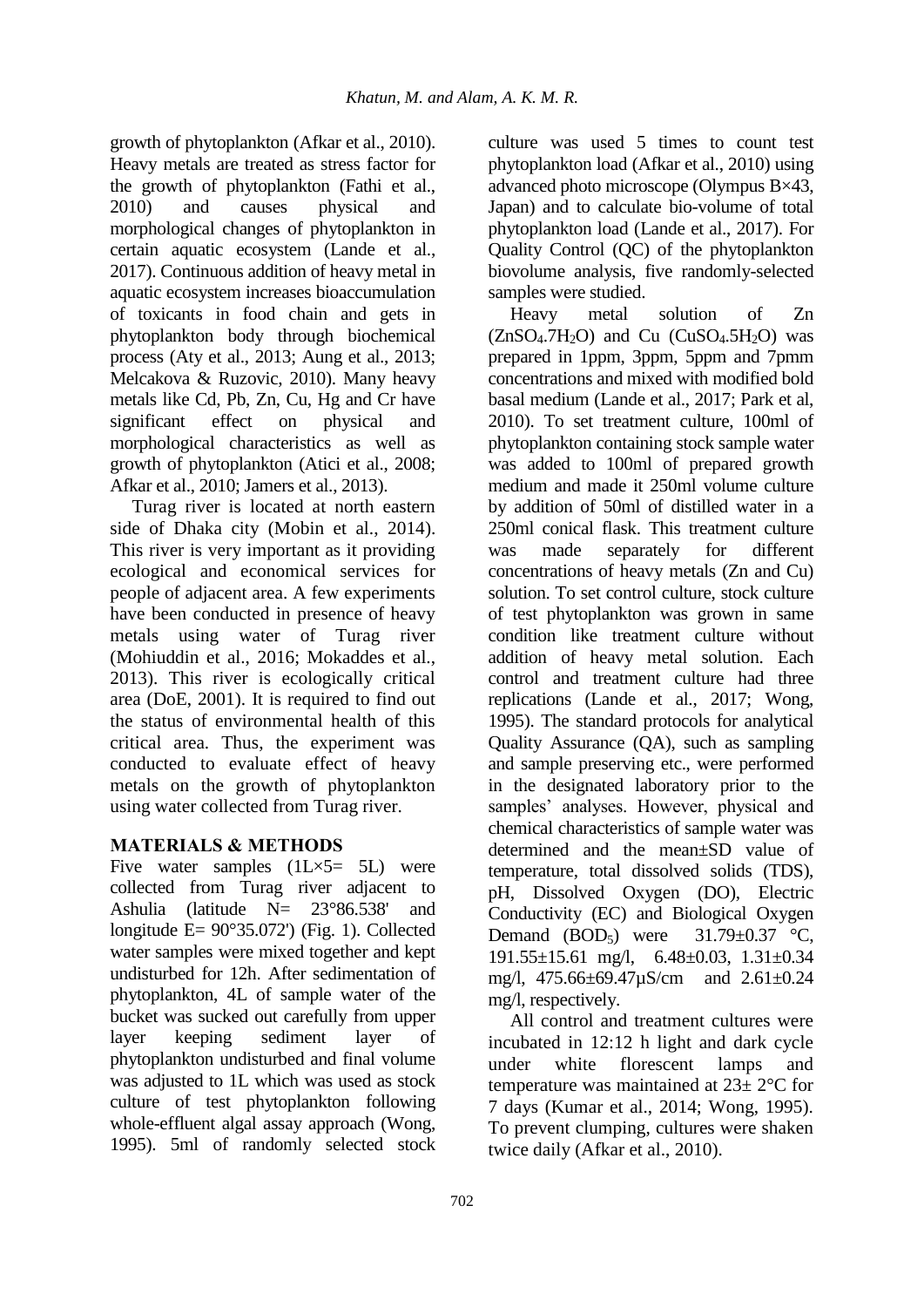

**Fig. 1. Location of water sample collection site (C) in Turag river, Ashulia, Dhaka, Bangladesh.**

Bio-volume was calculated at two days interval  $(3<sup>rd</sup>, 5<sup>th</sup>$  and  $7<sup>th</sup>$  day) interval for both of treated and control cultures. However, initial bio-volume of culture of test phytoplankton was calculated just after collection using advanced photo microscope (Olympus B×43, Japan) and the following equation was used (APHA, 2005)

 $Vt = \Sigma (NixVi)$ 

Where, Vt is the total cell volume  $\mu m^3/ml$ , Ni is the number of cells of the ith species/ml, Vi is the average cell volume of cells of ith species.

Growth rate of test species was calculated using the equation (Nichol, 1973; Wong, 1995)

 $\mu_{\text{max}} = (\ln X_2 - \ln X_1)/t_2 - t_1$ 

Where,  $X_2$  is the bio-volume concentration at end of selected time interval,  $X_1$  is the bio-volume concentration at beginning of selected time interval,  $t_2-t_1$  is the elapsed time (in days) between selected determination of bio-volume.

Unpaired t-test was performed to compare between growth rate of control and treated cultures with test phytoplankton load and different concentrations of heavy metals using SPSS version 22.0 for windows.

#### **RESULTS & DISCUSSION**

A total of 16 phytoplankton taxa belonging under 12 genera of Bascillariophyceae (7), Chlorophyceae (6) and Euglenophyceae (3) were recorded before starting the experiment (Fig. 2). In total test phytoplankton load *Euglena sp., Borodinella sp., Pediastrum biradiatum, Pinnularia sp., Fragillaria sp., Fragillaria crotonensis, Gloeocapsa sp., Navicula sp., Cynedra sp.,Crucigenia sp.,Chlorella sp., Chlamydomonas sp., Phacus acuminatus, Phacus circulatus, Nitzschia sp*. and *Nitzschia clausii* were found (Fig. 2). The percentage composition of TPL showed the pattern as Bascillariophyceae (43.75%) > Chlorophyceae (37.50%) > Euglenophyceae (18.75%).

In control culture, the initial bio-volume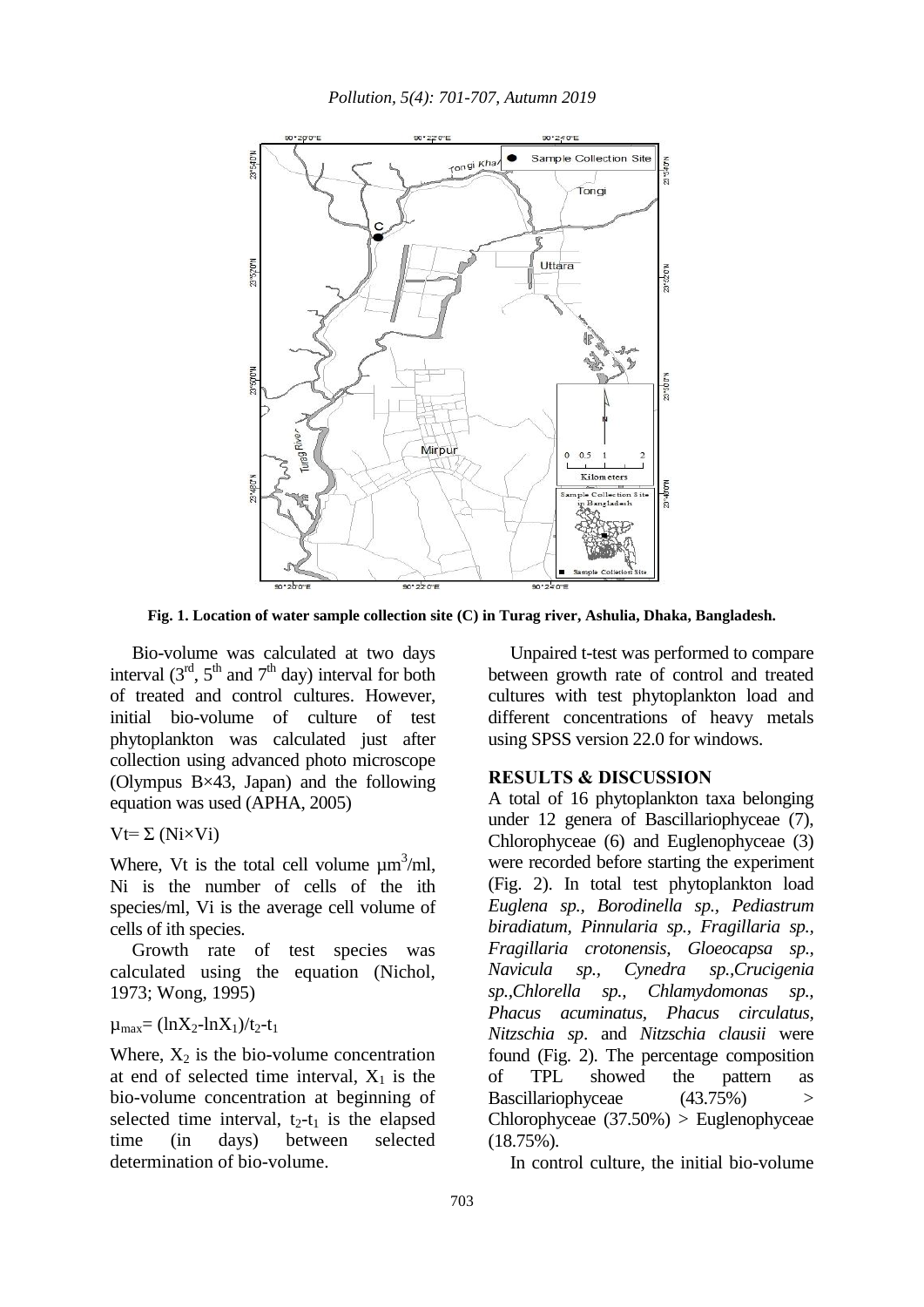of TPL was 4.46µg/l. In addition, 4.11µg/l in 3rd day,  $2.86\mu\text{g}$  in 5th day and  $2.11\mu\text{g}$ in 7th day of observation (Fig. 3). In treated culture with 1ppm of heavy metals (Zn and Cu) solution in  $3<sup>rd</sup>$ ,  $5<sup>th</sup>$  and  $7<sup>th</sup>$  day of observation the bio-volume were 2.82µg/l, 2.8µg/l and 3µg/l, respectively. In treated culture with 3ppm of heavy metal solution in  $3<sup>rd</sup>$ ,  $5<sup>th</sup>$  and  $7<sup>th</sup>$  day of observation the biovolume were 3.17µg/l, 3.91µg/l and 3µg/l, respectively. In treated culture with 5ppm of heavy metal solution in  $3<sup>rd</sup>$ ,  $5<sup>th</sup>$  and  $7<sup>th</sup>$  day of observation the bio-volume were  $3.17\mu$ g/l,  $1.4\mu$ g/l and  $1.4\mu$ g/l, respectively. In treated culture with 7ppm of heavy metal solution in  $3<sup>rd</sup>$ ,  $5<sup>th</sup>$  and  $7<sup>th</sup>$  day of observation the bio-volume were  $1.67\mu g/l$ ,  $1\mu g/l$  and 1µg/l, respectively (Fig. 3a, b, c).



**Fig. 2. Test phytoplankton taxa recorded in water of Turag river a.** *Borodinella* **sp., b.** *Navicula* **sp., c.**  *Chlorella* **sp., d.** *Phacus acuminatus***, e.** *Fragillaria crotonensis***, f.** *Synedra* **sp., g.** *Fragillaria* **sp., h**  *Crucigenia* **sp., i.** *Pinnularia* **sp., j.** *Pediastrum biradiatum***, k.** *Nitzschia clausii***, l.** *Chlamydomonas* **sp. m.** *Euglena* **sp., n.** *Gloeocapsa* **sp., o.** *Phacus circulatus***, p.** *Nitzschia* **sp. (10×40).** 



**Fig. 3. Phytoplankton bio-volume of control culture (-hm= without heavy metals) and treated culture (+hm= with heavy metals) using different concentrations of heavy metals in growth media in (a) 3rd day, (b) 5th day, (c) 7th day of observation.**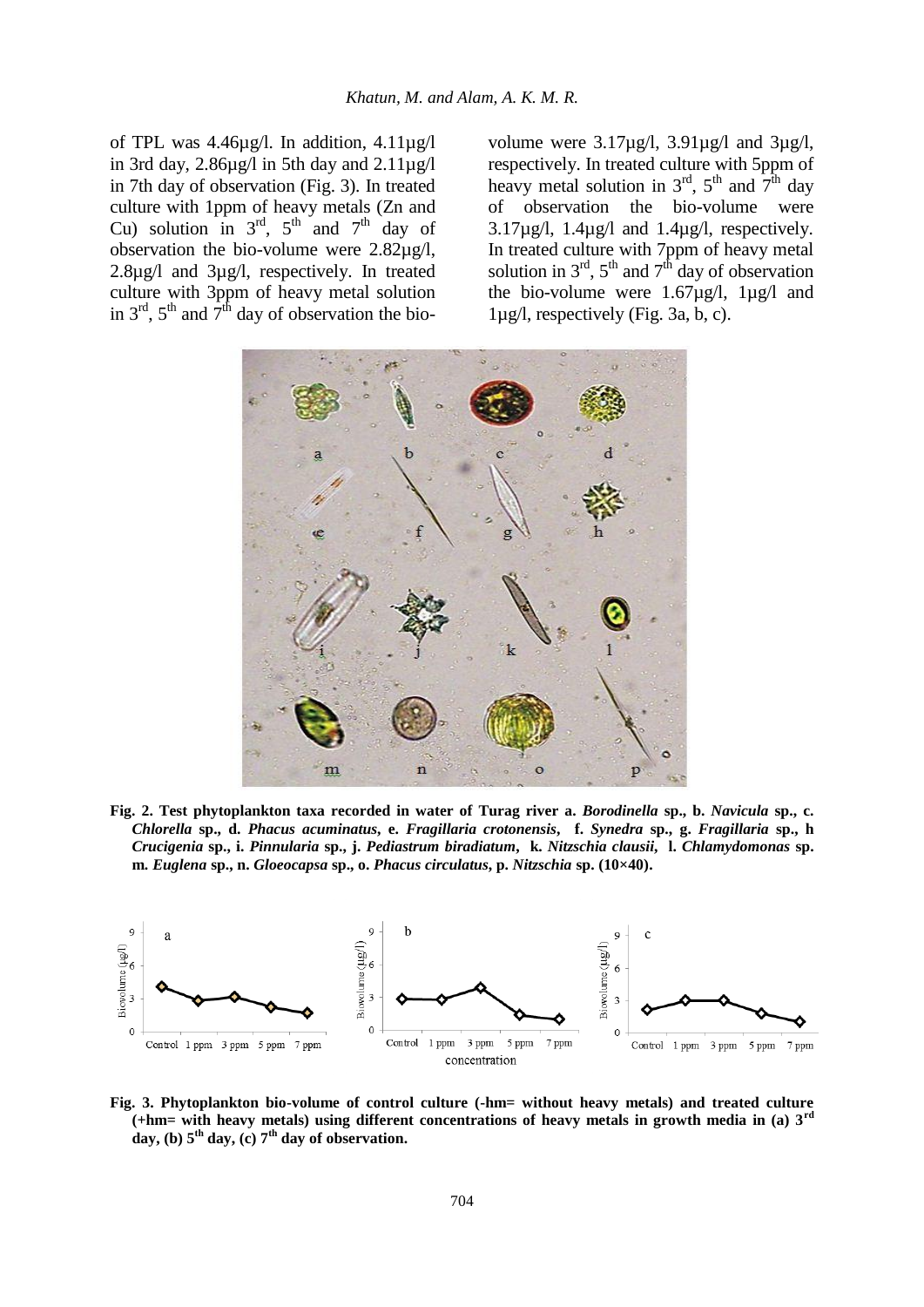In control culture, the growth rate of test phytoplanktonic load was -0.25±0.15µg/l whereas in treated culture the growth rate was 0.03±0.05µg/l in 1 ppm, -0.03±0.34µg/l in 3ppm,  $-0.11 \pm 0.51 \mu g/l$  in 5 ppm and -0.26±0.36µg/l in 7 ppm concentrations of heavy metal solution (Fig. 4).

With compared to control culture, the growth rate of total phytoplankton load increased significantly (p=0.0001\*) in 1ppm treated culture (Table 1). With compared to 1ppm concentration of heavy metals treated culture the growth rate of total phytoplankton load in 3ppm (p=0.65), 5ppm  $(p=0.72)$  and 7ppm  $(p=0.06)$  treated cultures showed no significant differences. With compared to 3ppm concentration of heavy metals treated culture the growth rate of total phytoplankton load of 5ppm  $(p=0.71)$  and 7ppm  $(p=0.21)$  treated cultures showed no significant comparison. With compared to 5ppm concentration of heavy metals treated culture the growth rate of total phytoplankton load of 7ppm (p=0.5) treated cultures showed no significant comparison.



**Fig. 4. Growth rate (GR) of test phytoplankton load in different concentration of heavy metals solution.** 

**Table 1. Comparison of growth rate of phytoplankton between control culture with treated cultures using 1ppm, 3ppm, 5ppm and 7ppm of heavy metal (Zn and Cu) concentrated treated cultures in Turag river (Mean±SEM, n=3)**

| <b>Culture</b>             | Growth rate $(\mu_{\text{max}})$ Mean $\pm$ SEM |
|----------------------------|-------------------------------------------------|
| Control culture (-hm)      | $-0.25 \pm 0.15$                                |
| Treated 1ppm culture (+hm) | $0.03 \pm 0.05$                                 |
| t/p                        | 5.34/0.0001*                                    |
| Treated 3ppm culture (+hm) | $-0.03 \pm 0.34$                                |
| t/p                        | 1.89/0.07                                       |
| Treated 5ppm culture (+hm) | $-0.11 \pm 0.51$                                |
| t/p                        | 0.87/0.39                                       |
| Treated 7ppm culture (+hm) | $-0.26 \pm 0.36$                                |
|                            | 0.08/0.94                                       |

\*=  $p$ <0.05, -hm = without heavy metals, +hm = with heavy metals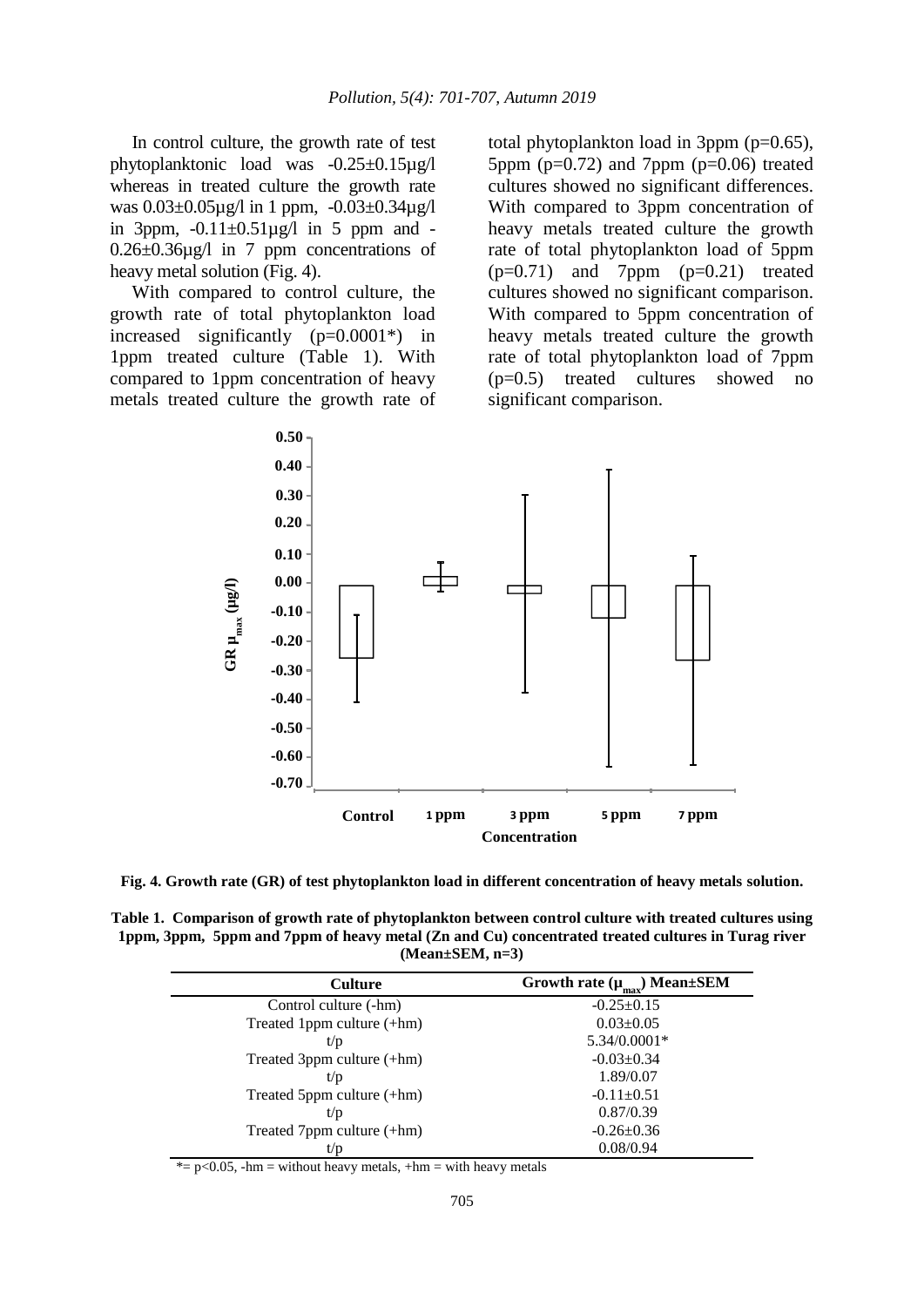In this study, the growth rate of control and treated cultures were determined. Result showed that the growth rate of phytoplankton load increased significantly in 1ppm heavy metal (Zn and Cu) treated culture whereas, decreased at high concentrated (3ppm, 5ppm and 7ppm) heavy metal treated cultures. Regenmortel et al. (2018) express same growth pattern of phytoplankton. Phytoplankton can abolish their toxic effects at low concentration of heavy metals and increased respiration by using heavy metals as micro nutrient for growth and photosynthesis (Lande et al., 2017; Afkar et al., 2010; Osman et al., 2004; Bilgrami & Kumar, 1997). In addition, heavy metals at low concentration can stimulate metabolic process of phytoplankton, thus decreases metal toxicity (Afkar et al., 2010). As a result, photosynthesis process leads phytoplankton community to increase their number (Kumar et al., 2014). However, in this experiment the toxic effect of high concentrations (3ppm, 5ppm and 7ppm) of heavy metal reduce growth rate in treated cultures. Fisher and Jones (1981) expressed that  $Zn^{2+}$  at low concentration assist to produce chlorophyll in the body of photosynthetic microorganisms. Prassad & Prassad (1987) reported that heavy metals at higher concentration impact production of enzyme which is involved to chlorophyll synthesis. It is also may be due to the oxidative potential of Cu that influences reduction of chlorophyll, decrease of oxygen evolution rate and deplete ATP by inhibition of enzymes which stimulate metabolism in the body of phytoplankton (Muwafq & Bernd, 2006).

## **CONCLUSION**

The average maximum growth rate (log transformed) of TPL in control culture was -0.25µg/l and treated cultures using 1ppm, 3ppm, 5ppm, 7ppm concentration of heavy metals (Zn and Cu) were 0.03 µg/l, 0.03  $\mu$ g/l, -0.11  $\mu$ g/l and -0.26  $\mu$ g/l, respectively. In treated culture using 1ppm concentration of heavy metals (Zn and Cu) the growth rate of phytoplankton load increased significantly whereas the growth rate decreased at higher concentrations (3ppm, 5ppm and 7ppm) of heavy metals. The implication of this finding can be used to monitor health of riverine ecosystems and management of river pollution.

### **ACKNOWLEDGMENT**

Authors are thankful to the Director, Wazed Mia Science Research Centre, Jahangirnagar University, Dhaka-1342, Bangladesh for giving permission to use advanced photomicroscope.

#### **REFERENCES**

Ackova, D.G. (2018). Heavy metals and their general toxicity on plant. Plant Sci. Today, 5(1); 14-18.

Afkar, E., Ababna, H. and Fathi, A. A. (2010). Toxicological response of the green alga *Chlorella vulgaris* to some heavy metals. Ameican J. Environ. Sci., 6(3); 230-237.

APHA (2005). Standard methods for the examination of water and wastewater  $(21<sup>st</sup>$  edition) APHA, AWWA, WEF, American public health association, Washington DC; 10-153.

Atici, T., Ahiska, S., Altindag, A. and Aydin, A. (2008). Ecological effects of some heavy metals (Cd, Pb, Hg, Cr) pollution of phytoplanktonic algae and zooplanktonic organisms in Sariyar Dam Reservoir in Turkey. African J. of Biotech., 7(12); 1972-1977.

Aty, A. M. A., Ammar, N. S., Ghafar, N. S. H. H, A. and Rizka, K. A. (2013). Biosorption of cadmium and lead from aqueous solution by fresh water alga anabaena spherical biomass. J. Adv. Res., 4; 367-374.

Aung, W. L., Hlaing, N. N. and Aye, K. N. (2013). Biosorption of Lead (Pb<sup>2+</sup>) by using *Chlorella vulgaris.* Int. J. Chem. Environ. & Biol. Sci., 1(2); 408-412.

Baruah, P.P. and Kakati, B. (2012). Water quality and phytoplankton diversity of Gopeswar temple fresh water pond in Assam (India). Bangladesh J. Bot., 41(2); 181-185.

Bilgrami, K. S. and Kumar, S. (1997). Effects of copper, lead and zinc on phytoplankton growth. Biologia Plantarum., 39(2); 315-317.

Dembowska, E. and Jozefowicz, S. (2015). Seasonal changes in phytoplankton and bioindices in the southern part of Lake Jeziorak (NE Poland). Oceanological and Hydrobiological Studies, 44(1); 1-10.